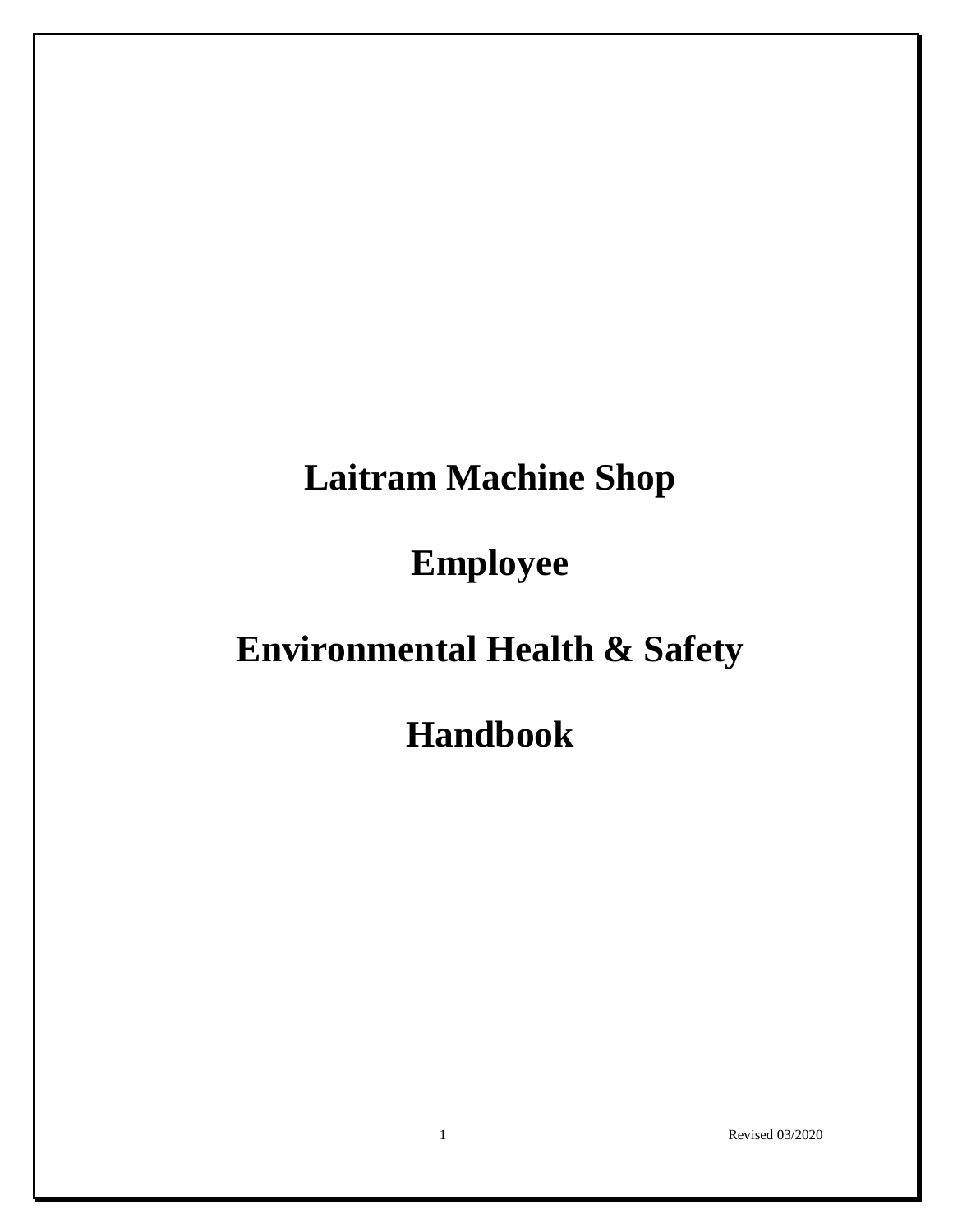#### **Management Policy Statement**

"The policy of this company is to conduct all phases of the business in a safe manner for the protection of the employees, other workers, and the general public. No job, large or small, is so urgent that is to be conducted in an unsafe manner."

#### - J.M. Lapeyre, 1987

People are our most important resource – their safety is our greatest responsibility. The Laitram Corporation has always made the well-being of its employees a top priority.

When a person is employed by our company, they should expect to be provided with a proper place in which to work, as well as proper machines and tools with which to do the job. In this way the employee can devote his or her energies without undue danger.

Only under such circumstances can the association between employee and employer be mutually profitable and harmonious. Our desire and intention is to provide a safe work place, safe equipment, proper materials, and to establish and insist that our employees follow safe work methods and practices at all times.

It is a basic responsibility for everyone to make safety a part of their daily, hourly concern. This responsibility must be accepted by everyone who conducts the affairs of the company, regardless of the capacity in which they function.

Accidents drain both human and monetary resources. Accidents result in pain, loss of income and inconvenience to injured employees and their families. For the corporation, accidents mean lost production time and increased workers' compensation costs.

The joint cooperation of employees and management in the observance of this policy will provide safe working conditions and accident-free performances to our mutual advantage.

Your well-being is important to me and to the success of our operations. Each of us must make a commitment to make this company a safe place in which to work.

I ask each of you to make safety an integral part of your daily activities, as well as for your full cooperation in making this policy effective.

J.M.Lapeyre, Jr.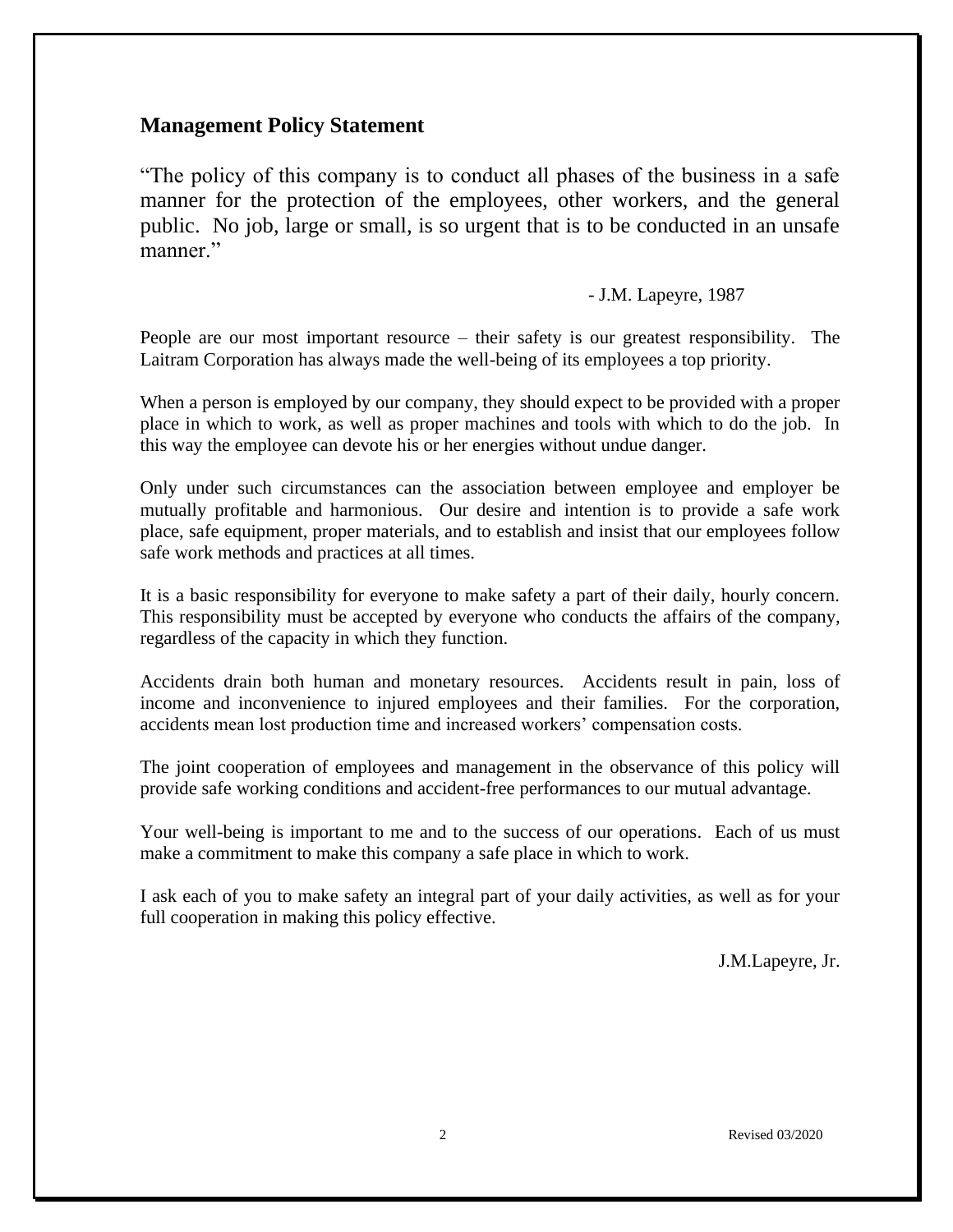#### **Introduction**

Laitram Machine Shop recognizes the importance of environmental health and safety (EHS). We manage our operations to prevent injury to employees, the residents of our community and all visitors to our facilities. To that end, we strive to provide each employee a place of employment free from recognized hazards that are likely to cause physical harm.

EHS is an integral parts of our daily business functions. Management and Supervisors are responsible for ensuring employees are trained to perform work safely, to abate hazards, and to report and investigate accidents and potential hazards in the workplace.

To manage the EHS affairs of the business Laitram Machine Shop has developed the Laitram Machine Shop EHS Management System. The EHS Management System summary document and all related programs and procedures can be found on the Laitram Machine Shop EHS internal website. Employees are expected to participate in all phases of the EHS Management System and to conduct their daily tasks in a manner consistent with its objectives. Environmental health and safety stewardships are responsibilities that must be shared equally and without exception by each individual within the organization.

Following is a summary of key EHS Management System and Human Resource policies, procedures and guidelines of which you, as an employee of Laitram Machine Shop, need to be aware.

#### **Drug and Alcohol Policy**

The success of the Company depends on the physical and psychological health of all employees. The abuse of drugs and alcohol poses a threat to the company, its employees, and the general public. Commonly abused or improperly used drugs and substances include, among others, alcohol, pain killers, sedatives, stimulants, and tranquilizers, as well as marijuana, cocaine, heroin and other illegal drugs. It is the responsibility of both the company and its employees to maintain a safe, healthful, and efficient working environment. For that purpose, we have adopted the following non-exclusive guidelines:

- 1. The possession, use or sale of unauthorized or illegal drugs, or the misuse of legal drugs on Company premises or while on Company business, while attending a Company function, or when operating a Company vehicle is prohibited and is cause for disciplinary action, including termination.
- 2. Any employee under the influence of illegal drugs or alcohol or misusing legal drugs on Company premises, while on Company business or when driving a Company vehicle will be subject to discipline, including termination.
- 3. Every employee taking prescription or nonprescription medication is required to report such use to his Supervisor if such use adversely affects his judgment, performance or behavior, or otherwise adversely affects his ability to safely perform his duties.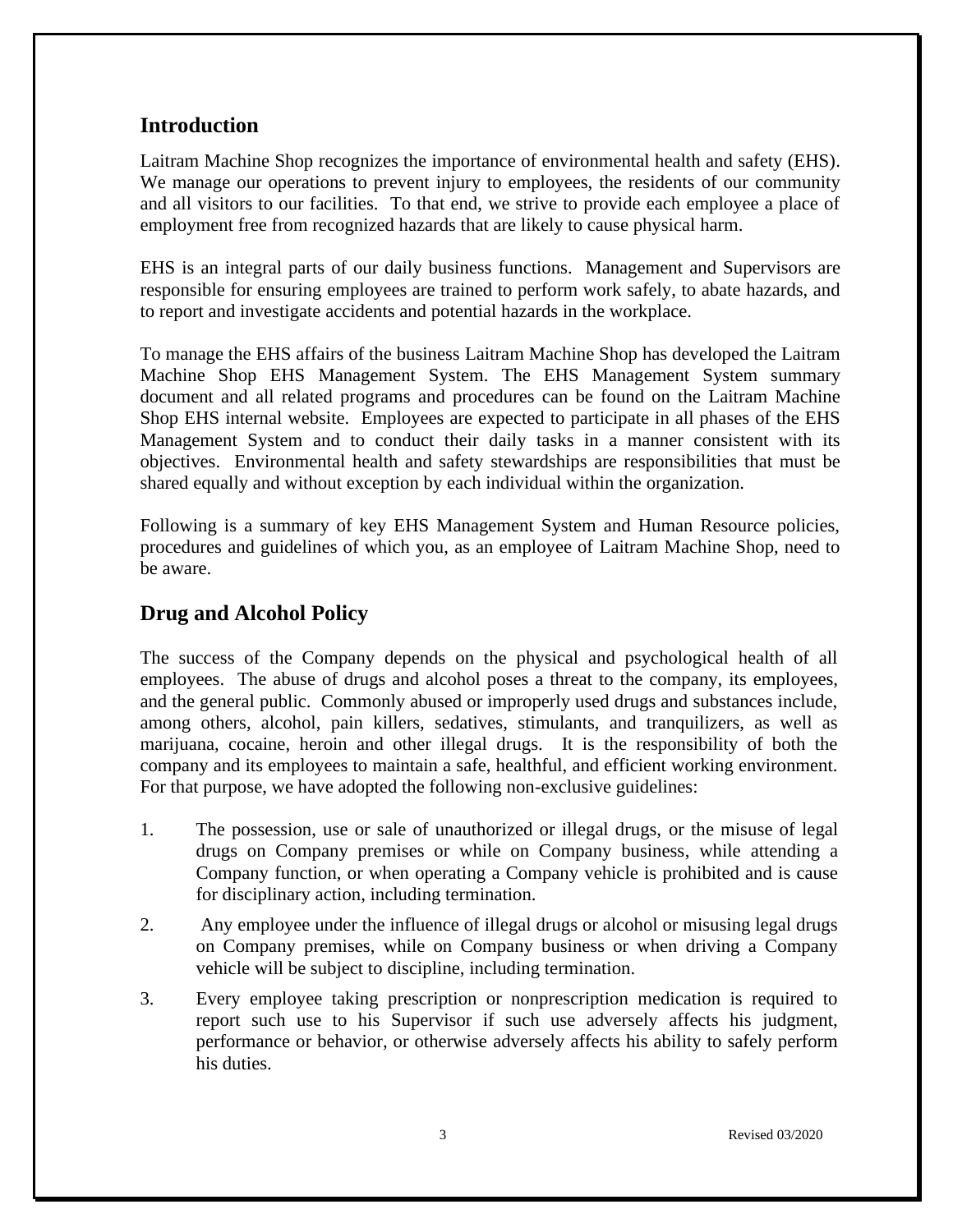- 4. This policy also expressly prohibits the possession of any drug paraphernalia.
- 5. Employees convicted of illegal drug activity in the workplace must notify the company within 5 days of conviction.

The Company will utilize such procedures as it finds necessary to effectively enforce this policy including, but not limited to, the following:

- Pre-employment Drug Testing. Each applicant for employment will be required as a condition of employment to undergo a urine drug screen. An applicant will be ineligible for employment in the event of a positive test result.
- Post Accident Drug/Alcohol Test. Any employee injured in an incident/accident, involved in or causing an accident, involved in or causing a serious "near miss" or involved in or causing damage to company property may be required to pass a drug and an alcohol test.
- Reasonable Suspicion Testing. Each employee is subject to drug and/or alcohol testing if there is reasonable suspicion to believe that the employee is in violation of this policy.

Laitram Machine Shop may also conduct workplace searches when necessary to enforce this policy. Compliance with this policy is mandatory. Refusal by an employee to submit to testing is cause for disciplinary action including termination.

All drug tests are conducted in accordance with applicable law and every effort is made to maintain the confidentiality of drug and alcohol test results.

The Company maintains an Employee Assistance Program (EAP). We strongly urge you to use the program for help with alcohol or drug problems. No employee with alcohol or drug dependency will be disciplined or terminated due to a request for help in overcoming that dependency or because of involvement in a rehabilitation effort. If, however, an employee violates provisions of this policy, disciplinary action cannot be avoided by a request at that time for treatment or rehabilitation. It is each employee's responsibility to seek assistance from the EAP before the problem affects judgment, performance or behavior.

# **Smoking Policy**

It is Laitram Machine Shop's policy to provide a safe and healthy work environment, including the opportunity to work in a smoke-free setting. Our specific smoking policy varies slightly from building to building based on safety issues and other considerations. Throughout the Company, the following standards apply:

- 1. Smoking will not be allowed in conference rooms, bathrooms and other public areas.
- 2. Smoking is not allowed in any office areas or private offices.
- 3. We will make reasonable accommodations to non-smokers to insure that they can work in a smoke-free environment.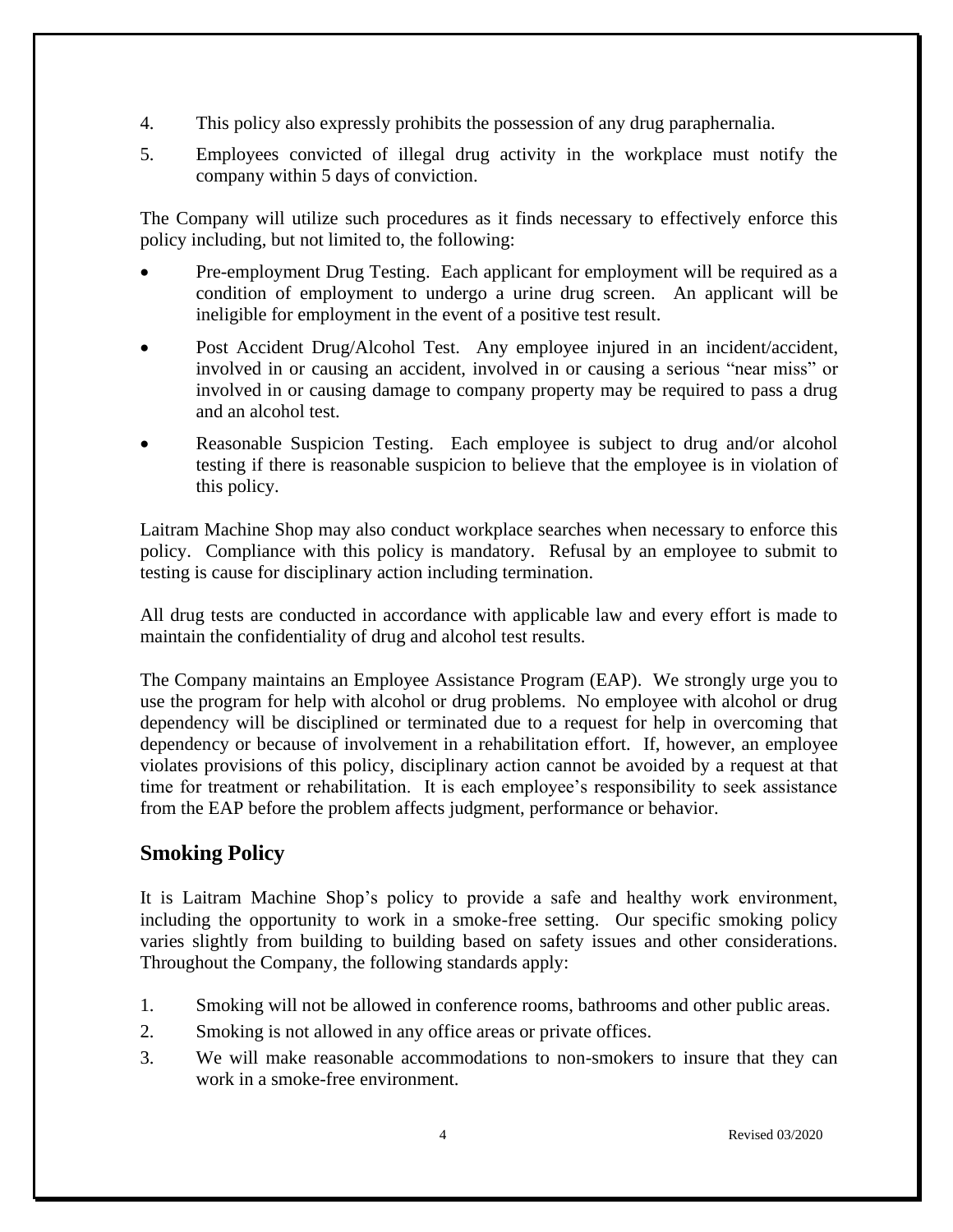# **Disciplinary Action Policy**

Laitram Machine Shop has no wish to enforce harsh or unreasonable disciplinary measures, but we believe discipline is necessary in any well-managed organization. Any disciplinary action is taken only as a corrective measure and is not designed to humiliate or retaliate. In every case, the employee will be given ample opportunity to state their case and discuss their point of view. Following are examples of safety infractions that could result in disciplinary action:

- 1. Smoking in a non-smoking area.
- 2. Failure to wear required personal safety equipment (safety shoes, safety glasses, etc).
- 3. Disregarding common safety rules (horseplay, unsafe use of machinery).
- 4. Failure to report any work related injury, unsafe working condition or unplanned environmental release to your supervisor or lead person.
- 5. Use or possession of illegal narcotics or drugs.
- 6. Unauthorized possession or use of intoxicating beverages on Company premises, reporting to work under the influence of intoxicants, or operating any Company vehicles or equipment while under the influence or intoxicants.
- 7. Threatening, intimidating, coercing or physically assaulting another employee or visitor.
- 8. Disregarding EHS rules, which result in possible severe injury to you, another employee or members of the community in which we work.
- 9. Damaging, defacing or mishandling company property or equipment or the property of another employee.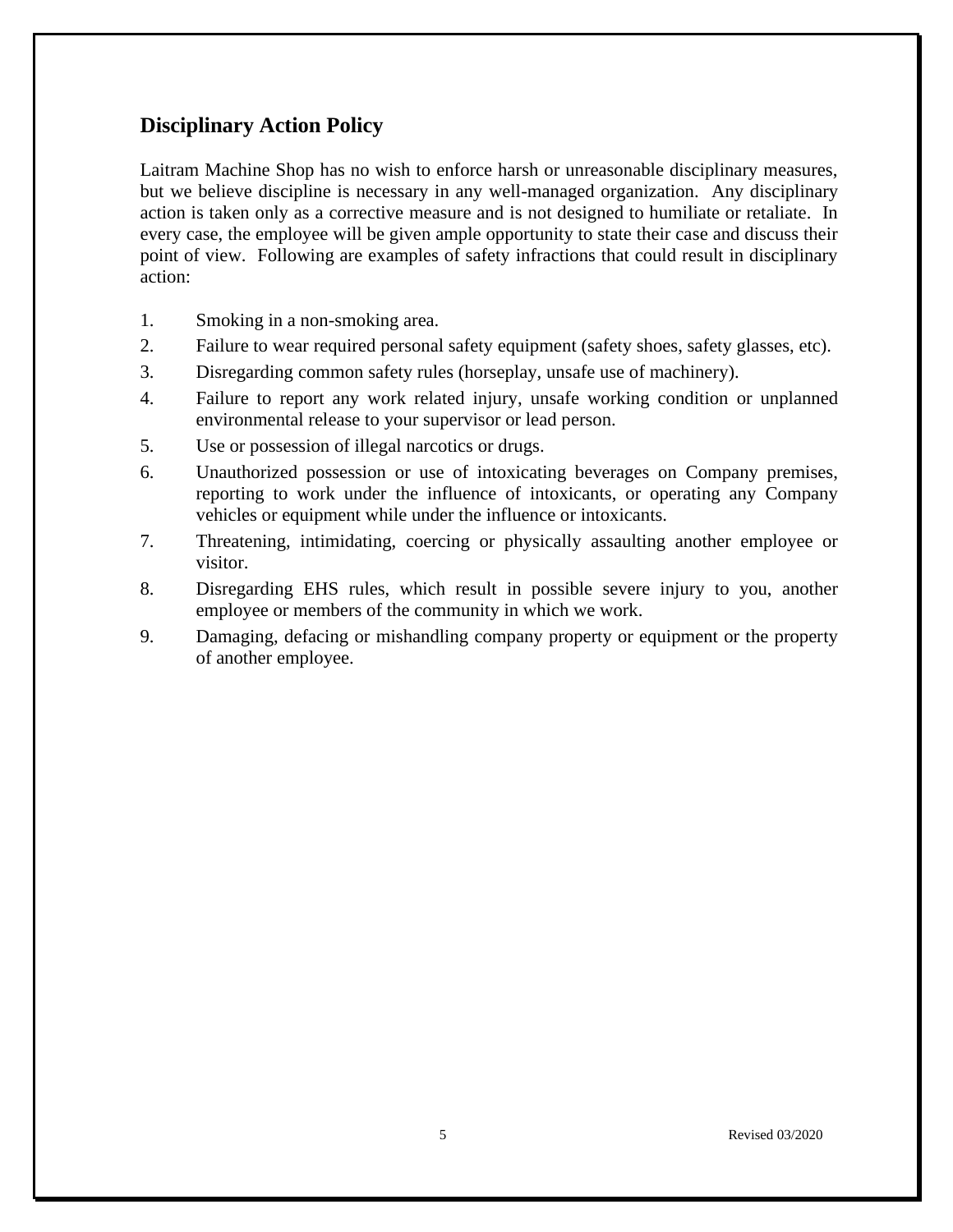## **First Aid Procedure**

Report all injuries, no matter how minor, to your supervisor or lead person immediately. Do not resort to self-treatment. There are first responders available to provide help. Laitram Machine Shop provides first aid cabinets for the treatment of minor injuries. Employees requiring more than first aid are referred to Ochsner Occupational Health for treatment and follow up. After hours and on weekends, Ochsner Hospital Emergency Room provides medical treatment.

Louisiana based employees working off-site and outside the Greater New Orleans area:

If the injury requires more than first aid, go to the nearest emergency room.

Our Workers' Compensation Insurer is Travelers

- Policy number TWXJ-UB-9349B961-14
- Call the hotline at 800-832-7839 and report the incident.
- Notify Al Pulliam [al.pulliam@laitram.com](mailto:al.pulliam@laitram.com) or Darlene Daugherty [Darlene.daugherty@laitram.com](mailto:Darlene.daugherty@laitram.com) of the incident.

Louisiana based employees, not residing in Louisiana is injured:

If the injury requires more than first aid, go to the nearest emergency room.

- If you reside in Florida, Massachusetts, Oregon, Virginia or Wisconsin, the policy number is TRJUB-9349B95-A, and you are to call Travelers Insurance at 800-832- 7839 to report you are being treated.
- If you live in Washington, call the Department of Labor & Industry at 877-561-3453 and give your employer's name.

All other states not listed above, the policy number is TC2KUB-9349B90-0, and you are to call Travelers Insurance at 800-832-7839 to report you are being treated.

- Notify Al Pulliam [al.pulliam@laitram.com](mailto:al.pulliam@laitram.com) or Darlene Daugherty [Darlene.daugherty@laitram.com](mailto:Darlene.daugherty@laitram.com) of the incident.
- If you have any problems notify Renée Surgi at BancorpSouth Insurance Services, 504-212-4862.

It is mandatory to notify our workers' compensation carrier about work related injuries and illnesses.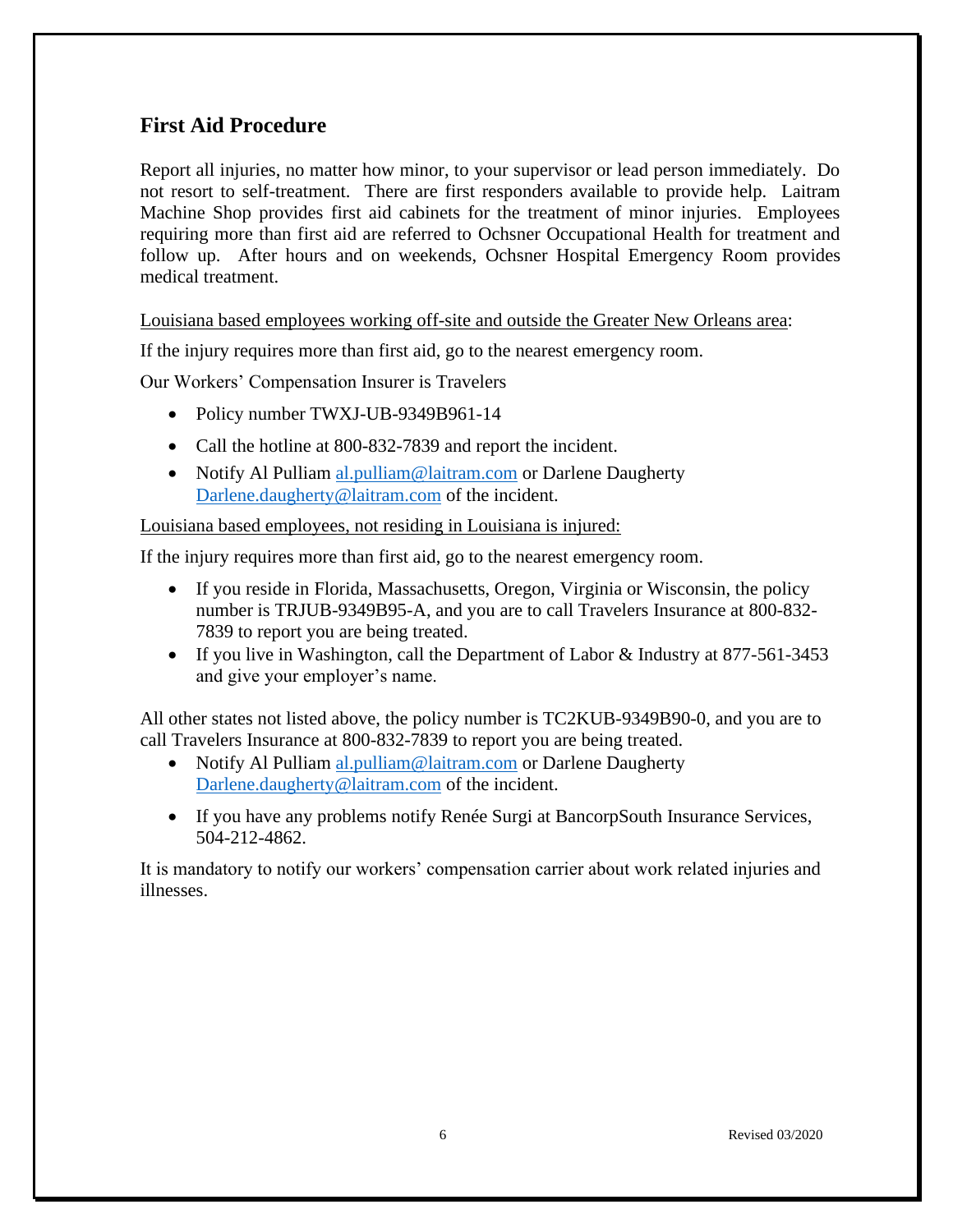# **Safety Guidelines**

The following general safety guidelines are applicable to all Laitram Machine Shop employees and contractors. They are based upon federal safety standards and the experience in general industry. Each employee should know and follow the guidelines applicable to their work assignments. If you do not understand a guideline in this book, ask your supervisor or lead person to explain the rule to you. The following guidelines are general in nature. A particular department may develop additional rules, depending on a specific known hazard particular to the operation.

#### **General**

- 1. Wear appropriate clothing for the work you are doing. Under no circumstances should loose or torn clothing, loose jewelry, rings or loose watches be worn around machinery.
- 2. Learn the right way to do your job. If you do not understand something about your job, ask your supervisor or lead person.
- 3. Be alert while you are moving around on the shop floor. Stay in the aisles and do not take short cuts going to and from your work area. Do not run in the aisles or on stairs.
- 4. If you see a condition that you consider unsafe report it immediately. If you are not sure about what is safe and unsafe, ask your supervisor or lead person.
- 5. If you are injured report it to your supervisor or lead person immediately. There are employees trained in providing first aid.
- 6. Do not jump down from anything such as a table, a bench, a conveyor or a platform.
- 7. Obey warning tags and signs. They are there to point out hazards.
- 8. Avoid practical jokes and horseplay.
- 9. Eating is not allowed in manufacturing areas.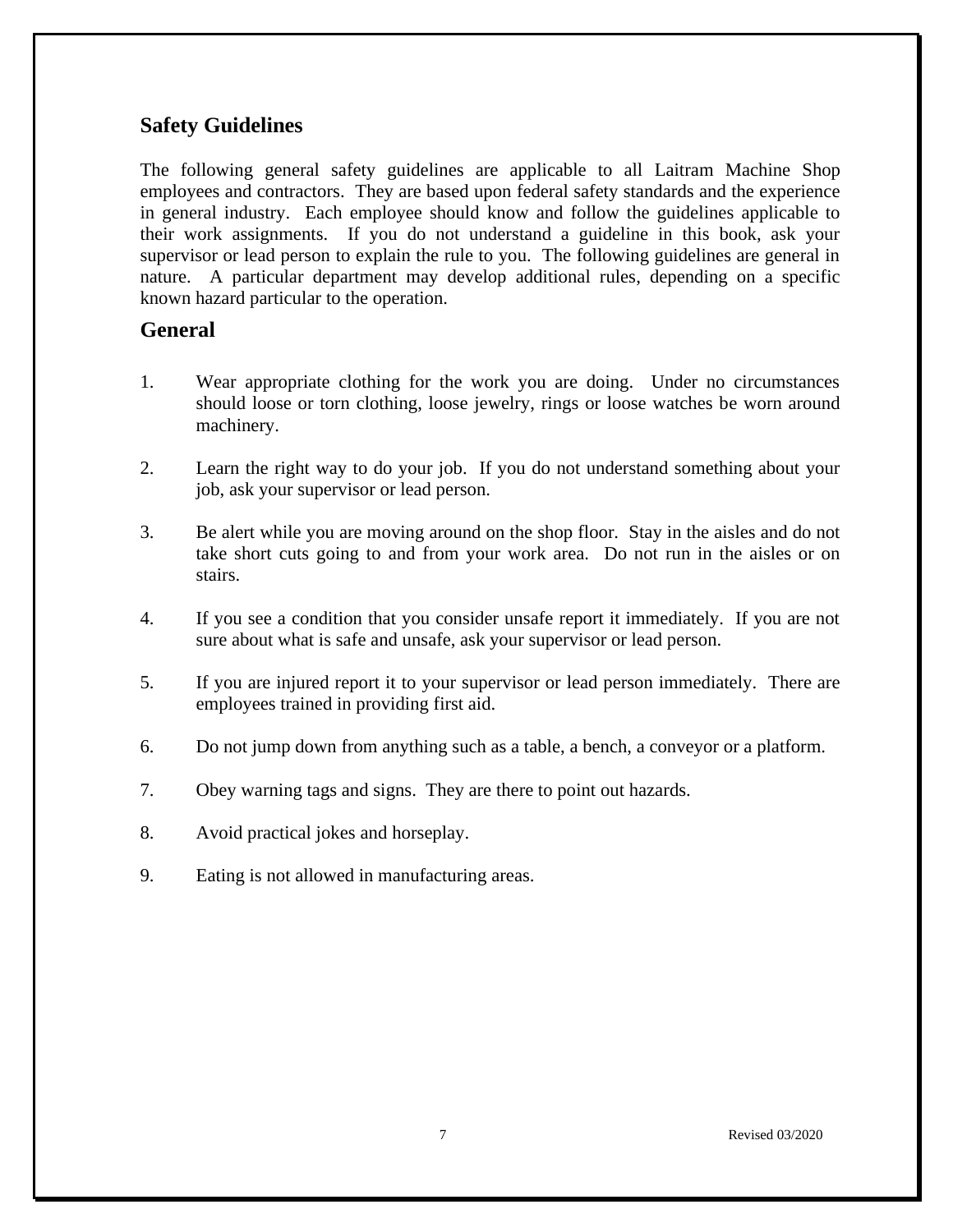#### **Walkways and Stairs**

- 1. Follow designated walkways when moving through various areas of the plants. Do not take shortcuts.
- 2. Before crossing roadways, be certain your path is clear of moving vehicles.
- 3. Use handrails when going up or down stairs.
- 4. Do not lean against or sit upon a permanent or temporary railing.
- 5. Walk, do not run. Running can cause injury not only to you, but also to others.
- 6. Walkways must be kept clear at all times. Access to fixed stairs, stairways, electrical switches, fire fighting, rescue or any emergency equipment must not be obstructed.

# **Housekeeping**

Good housekeeping helps make safe working conditions. All areas, including outside areas, should be kept as clean as the nature of the work allows but must be kept free and clear of debris, trash, scrap, spills or other materials that could create a health hazard or cause an accident.

- 1. Keep your work area clean at all times. Pick up after every job. Clean your area at the end of your shift.
- 2. Keep aisles clear for safe emergency passage.
- 3. Clean up scrap from machines. Do not allow scrap to accumulate on the floor or workbench.
- 4. Immediately clean up or cover with absorbents or other anti-slip material any slippery substances such as grease or oil when they are spilled.
- 5. Keep exits clear. Do not block fire doors or make them inoperative.
- 6. Keep stairways clear.
- 7. Throw all trash, refuse and scrap into the proper receptacles.
- 8. Throw oily rags and other flammable materials in the metal containers provided.
- 9. Store empty pallets laying flat. Do not stand them up or lean them against walls.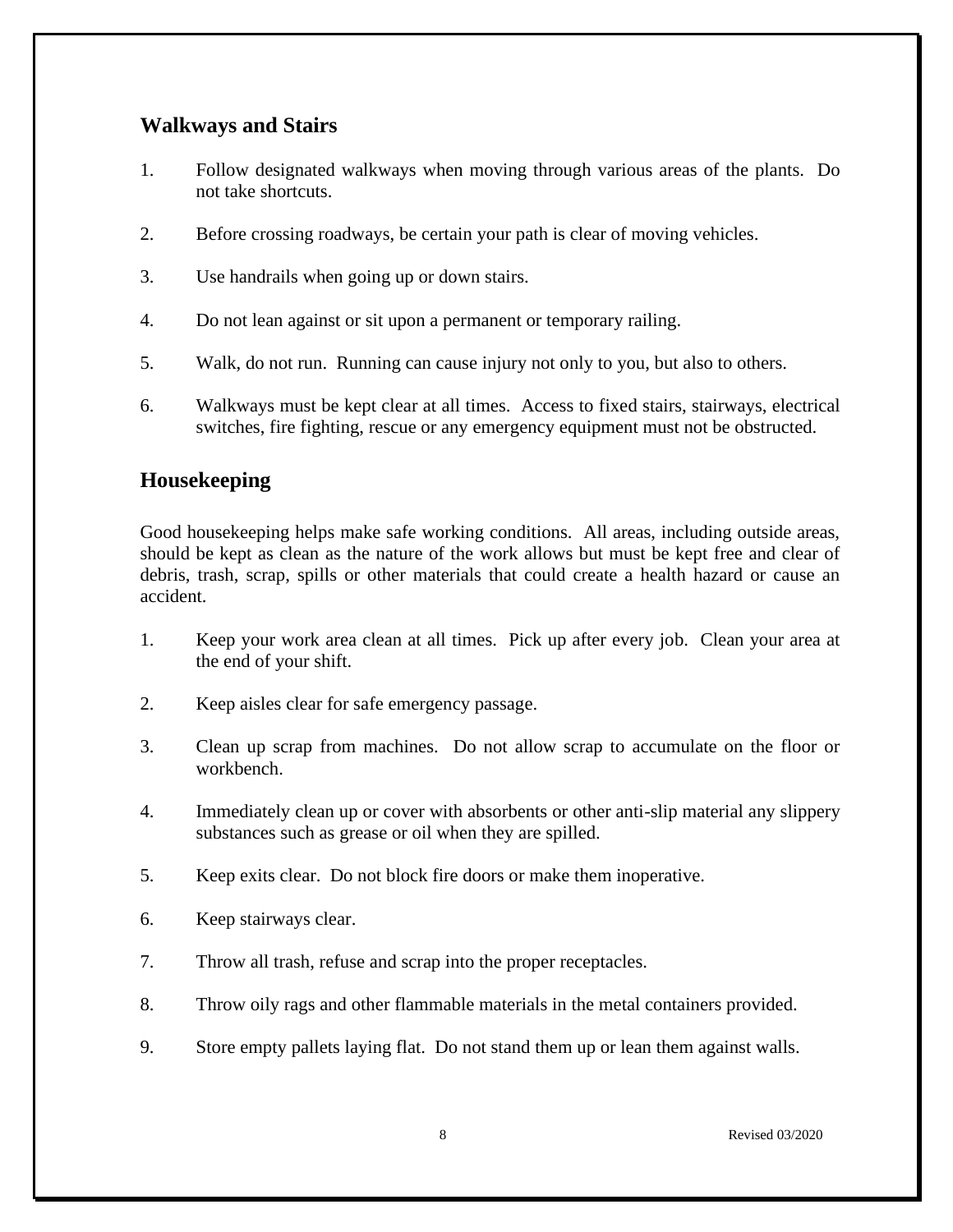- 10. Do not store any materials in or near electrical switch boxes, transformers, or other electrical equipment.
- 11. Projecting nails are dangerous. Remove, re-drive or bend them over whenever found.

## **Personal Protective Equipment**

- 1. Personal protective equipment issued for your protection shall be used when required. You are responsible for the condition of your safety equipment. Inspect it before use. If any defects are found, report them to your supervisor or lead person immediately.
- 2. Laitram Machine Shop reimburses employees for the purchase of safety shoes for those employees who work in areas where protective footwear is required. Each employee is entitled to receive a reimbursement of up to \$75.00 per year or \$150.00 every two years. (Note: This is a reimbursement policy for the money an employee is actually out of pocket up to the stated amounts. This is not an annual allowance).
- 3. If you are not required to wear safety shoes, your shoes should meet the following requirements:
	- a. Low heeled. Heels should be stable.
	- b. The soles should be non-skid. Avoid wearing shoes with leather soles.
	- c. Toes and heels of shoes should be closed. Open-toed summer shoes are not allowed in shop areas.

If you are in doubt, check with your supervisor or lead person.

- 4. Wear safety glasses as instructed and in areas posted as "Eye Protection Required".
- 5. Laitram Machine Shop reimburses employees for the purchase of prescription eyewear for those employees who work in areas where prescription safety eyewear is required. Each employee is entitled to receive a reimbursement up to \$75.00 for prescription safety eyewear. Employees are entitled to receive this reimbursement once every three years, or when their prescription changes drastically. For more information refer to the Laitram Machine Shop EHS internal website.
- 6. Wear gloves when you have been instructed that they are necessary.
- 7. Wear hearing protection in areas posted as "Hearing Protection Required".
- 8. Wear a shield or goggles when working with chemicals that could splash in your eyes.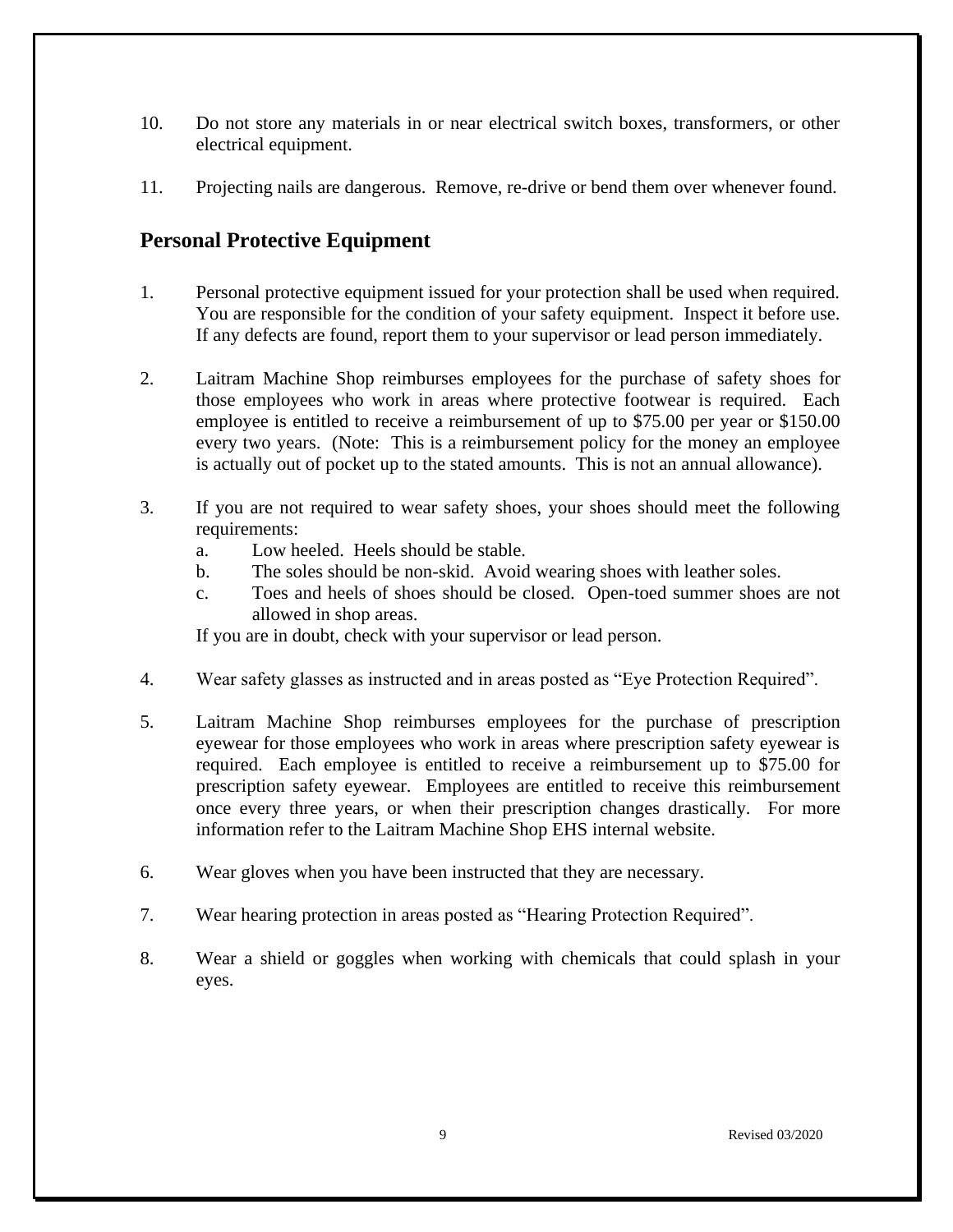# **Portable Ladders**

- 1. Never use a box, table, chair, pallet, wastebasket, etc., as a substitute for a ladder or work stand.
- 2. Inspect the ladder before use. If damaged, notify your supervisor or lead person immediately. Ladders with broken or missing steps or rungs, broken side rails, missing safety feet or other faulty equipment should not be used.
- 3. Use a ladder of sufficient length to reach your work.
- 4. Place ladders at a proper angle. The distance from the base of the ladder to the wall should be about  $\frac{1}{4}$  the length of the ladder. Place the ladder firmly on the ground or floor. Tie or secure the ladder at the top, and either tie or brace it at the base. Unless the area is guarded, rope off the area beneath the ladder and place warning signs.
- 5. When using extension ladders, tie the ladder rope around a rung. Be sure the pawls engage the rung securely. No extension ladder shall be extended its full length. There should be an overlap of at least four rungs. When raising and lowering an extension ladder, keep your hands on the rail and clear of the rungs in case the upper section fails.
- 6. Always face the ladder when ascending or when descending. Use both hands for climbing. Raise or lower tools or equipment with a hand line. Do not reach out more than an arm's length from a ladder.
- 7. Make sure your shoes are not greasy, muddy or slippery before you climb a ladder.
- 8. Only one person is allowed on a ladder at a time unless the ladder is specifically designed and approved for use by more than one person.
- 9. Do not use a ladder as a brace, skid, gangway or other purpose for which it was not designed unless specifically recommended by the manufacturer.
- 10. Do not use metal ladders or ladders with steel reinforcing when working around electrical equipment.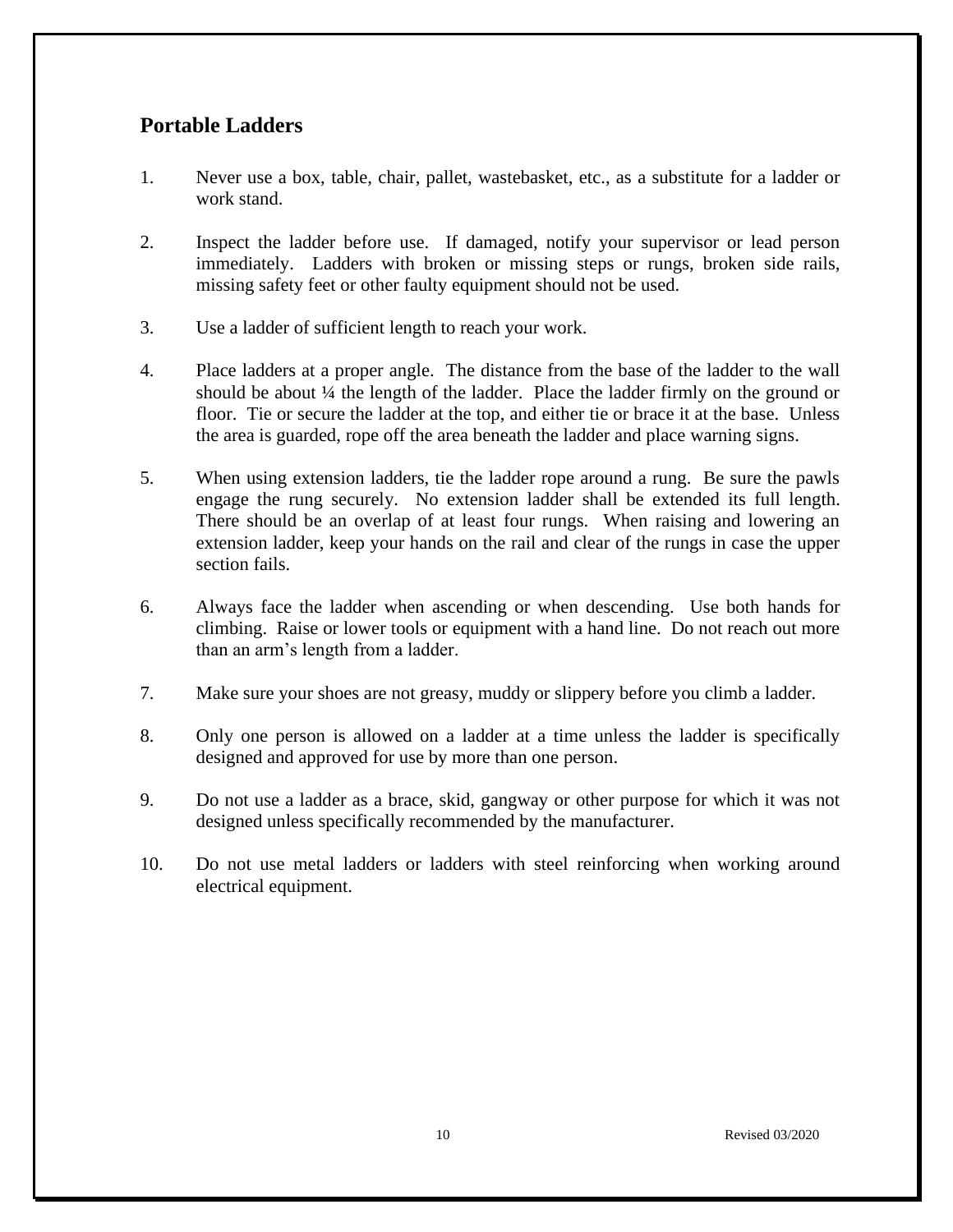## **Hand Tools, Machines and Equipment**

- 1. Use the tools, equipment and machinery as instructed by your supervisor or lead person. Do not work on machines or use equipment until you receive the proper training.
- 2. Use the proper tools for the job.
- 3. Keep tools properly stored when you are not using them. When placing tools in a box or drawer, place them with points and cutting edges down to prevent injury when reaching for them.
- 4. Check your hand tools daily or before you use them. Do not use damaged, dull or worn out tools. Examples of damage include:
	- a. Cold chisels or star drills with mushroomed heads.
	- b. Screwdrivers with crooked shanks.
	- c. Tools with broken or missing handles.
- 5. Never use a piece of pipe to extend a wrench handle for leverage. The added strain may break the handle.
- 6. Do not use a portable electrical tool that does not have a three-prong electrical cord unless the tool is marked double insulated.
- 7. Check the cords on your electrical tools and equipment before use. Make sure there are no loose contacts, torn insulation or broken wires. Do not stretch cords or extension cords across aisles or areas where they may be cut or run over.
- 8. Follow the specific safety guidelines that have been written for each machine.
	- a. Secure long hair by tying it back or putting it under a cap or a net.
	- b. Focus on the job you are performing.
	- c. Do not disturb someone working on a machine unless special circumstances call for it.
	- d. Do not place food or drinks on or near a machine.
	- e. If you must stop before completing the job, turn the machine off.
	- f. Unplug machines before performing small repairs.
	- g. Report unsafe situations to your supervisor or lead person immediately. This includes broken machine parts, electrical cords and airlines.
	- h. If you remove a machine guard, replace it before the machine is operated.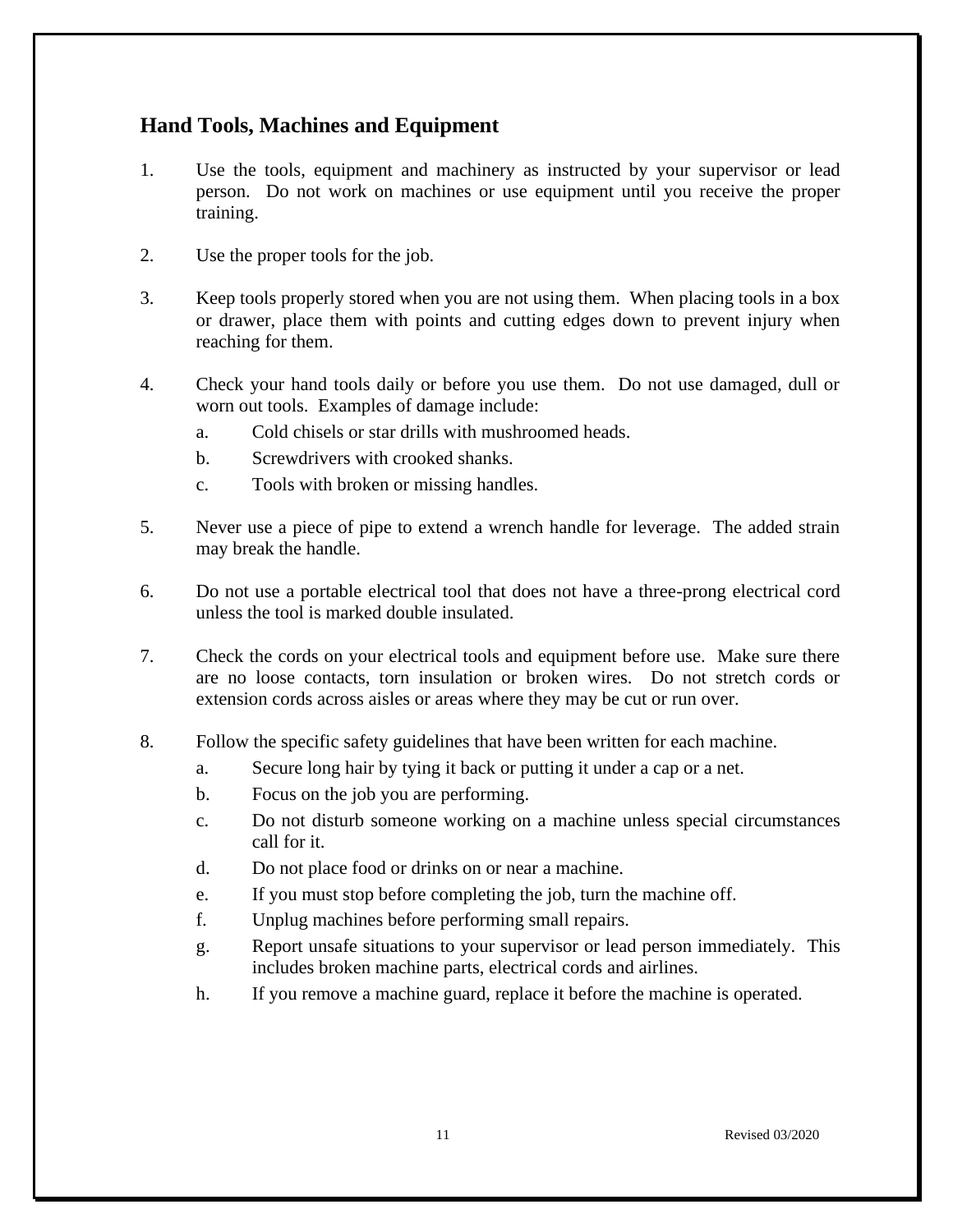- 9. Bench pedestal grinders must be fitted with a work rest. The work rest should be adjusted to  $1/8$  inch from the wheel. Tongue guards should be adjusted to  $\frac{1}{4}$  inch. Bench grinders should also be fitted with a spindle guard and an eye shield before being used.
- 10. Check grinding wheels for cracks prior to installation.
- 11. When tightening the nut on a grinding wheel, tighten it only enough to hold the wheel firmly. If it is too tight, the strain may damage the wheel or associated parts.
- 12. When mounting a grinding wheel always use a clean, smooth blotter on each side of the wheel, under the flange.
- 13. After mounting a grinding wheel, stand to one side and out of danger for at least one minute while allowing the wheel to develop full operating speed. Do not apply the work until this speed has been reached and the wheel has been properly dressed. Under no condition shall the wheel revolve faster than the safe rpm shown on the label.
- 14. Never force work against a cold wheel. Apply it gradually, giving the wheel an opportunity to warm.
- 15. All hand grinders, portable saws, sanders, routers and other tools should be properly guarded.

# **Machine Guarding**

- 1. Whenever guards have been removed to perform repair work on a piece of equipment they must be replaced upon completion of the work and before operation.
- 2. All nip points, pinch points, chain sprockets, drive belts, shaft couplings, table saws, rotating machinery, and radial saws must be covered with properly fitted guards.
- 3. Authorized personnel may remove guards only for necessary servicing or adjusting of equipment. Willful alterations, mutilation, destruction or removal for any other purposes may be cause for disciplinary action.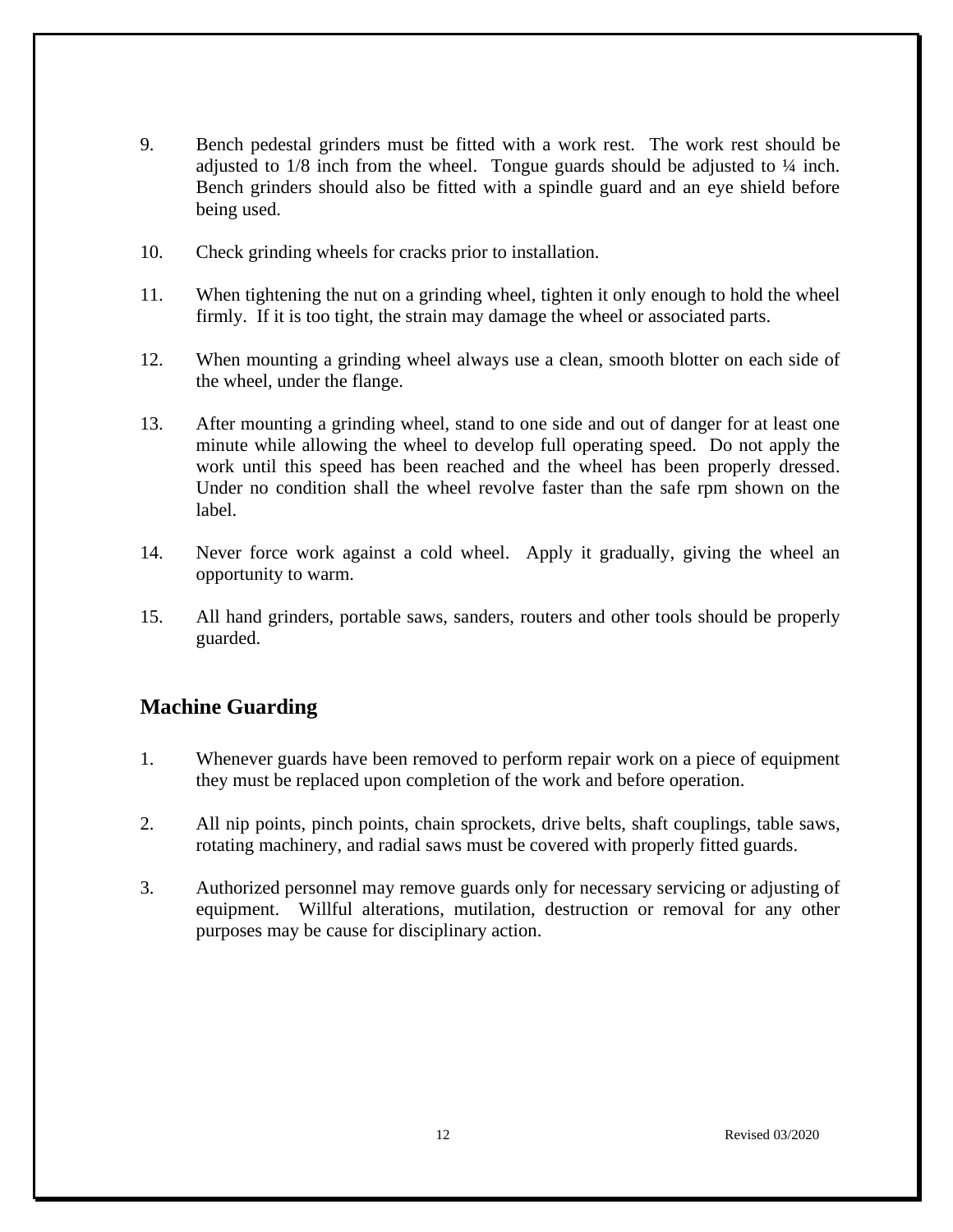#### **Flammable Liquids/Chemical Storage and Use**

- 1. Read the Safety Data Sheet (SDS) before using the chemical. Safety Data Sheets (SDS) can be found on the EHS SharePoint site by using the link for SDS Pro. Know the hazards. Wear the proper protective equipment when using the chemical.
- 2. Flammable liquids present a serious fire hazard because they ignite easily, burn rapidly, and are difficult to extinguish. When possible, non-flammable liquids will be used in place of flammable liquids.
- 3. Approved safety cans shall be used for the safe handling and dispensing of flammable liquids.
- 4. Flammable liquid storage cabinets shall be used for storage of more than 10 gallons, but less than 50 gallons of flammable liquids. Flammable liquids will be limited to the minimum practical quantity required in work areas (one-day supply).
- 5. A solvent is a liquid that dissolves another substance. Most solvents are flammable or toxic or both.
- 6. Avoid eye and skin contact with any solvent. Wear eye protection and gloves when using or handling.
- 7. Avoid prolonged or repeated breathing of vapors or sprays from any solvent.
- 8. Do not work with any solvent in a confined space or area without mechanical ventilation or respiratory protection.
- 9. Keep solvent containers closed when not in use, and keep them away from sources of heat, fire or sparks.
- 10. Do not wipe your face with waste rags. Do not wash your hands with cutting oil compound, oil, kerosene or other solvents.
- 11. All chemical containers must be labeled. If a label becomes deteriorated, it must be replaced.
- 12. Report all spills to your supervisor and to the EHS Manager. All spills should be cleaned up as soon as possible.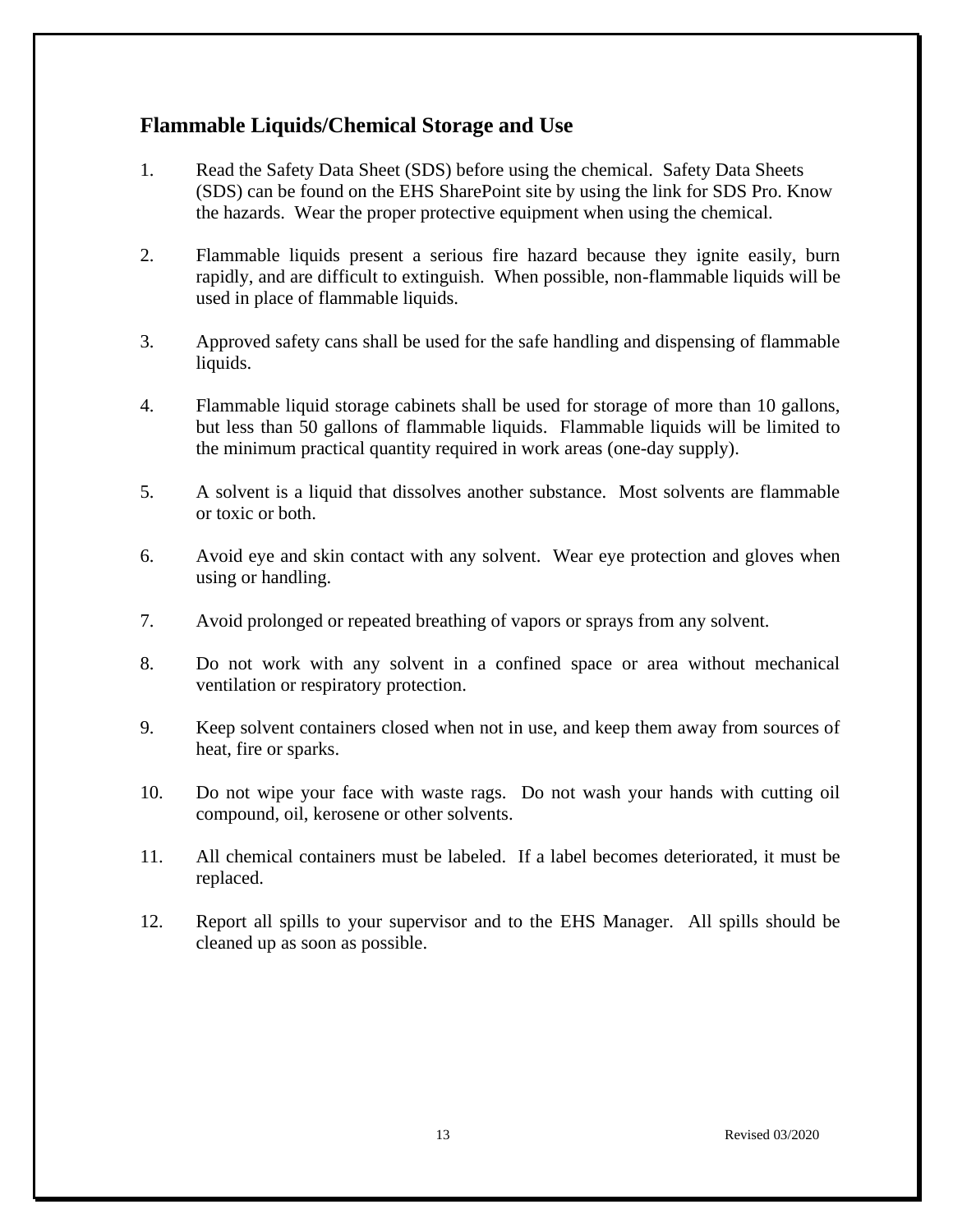## **Fire Prevention**

- 1. Review the Fire Prevention Program posted on the safety webpage.
- 2. Report all fires, no matter how small, to your supervisor or lead person.
- 3. Obey all rules, regulations and signs for fire safety, such as those controlling smoking, open flames and other sources of ignition, and those controlling the storage, handling and use of flammable liquids or other hazardous materials.
- 4. Practice good housekeeping. Do not let rubbish pile up anywhere indoors or outdoors.
- 5. Use electricity safely. Do not take chances with electrical cords or tools that are damaged or in poor condition.
- 6. Before an emergency occurs, know where your department goes when a fire/evacuation alarm is sounded.
- 7. If you use a fire extinguisher, immediately replace it with a new one. Report its use to your supervisor or lead person.
- 8. Do not use sawdust or shavings to catch oil drippings.
- 9. Keep fire extinguisher locations, exits and electrical switch panels clear of obstructions.

# **Forklift Operations**

- 1. **Only trained and qualified employees may drive a forklift.** You should not drive a forklift without proper training.
- 2. Inspect the forklift each day before operation. Report any unsafe conditions or defects to maintenance.
- 3. **You must fasten the seatbelt before operation.** When driving a forklift drive slowly and always look in the direction of travel.
- 4. When carrying a load, always keep the load as low as possible. Be sure the forks are properly spaced for the load and the load is balanced. Make sure the forks are properly inserted.
- 5. Sound your horn at all blind intersections to alert employees that you are in the area.
- 6. Do not allow employees to stand near the front or rear of your forklift.
- 7. Do not allow employees to stand on the forks. Do not use the forks to raise employees up to work in high areas.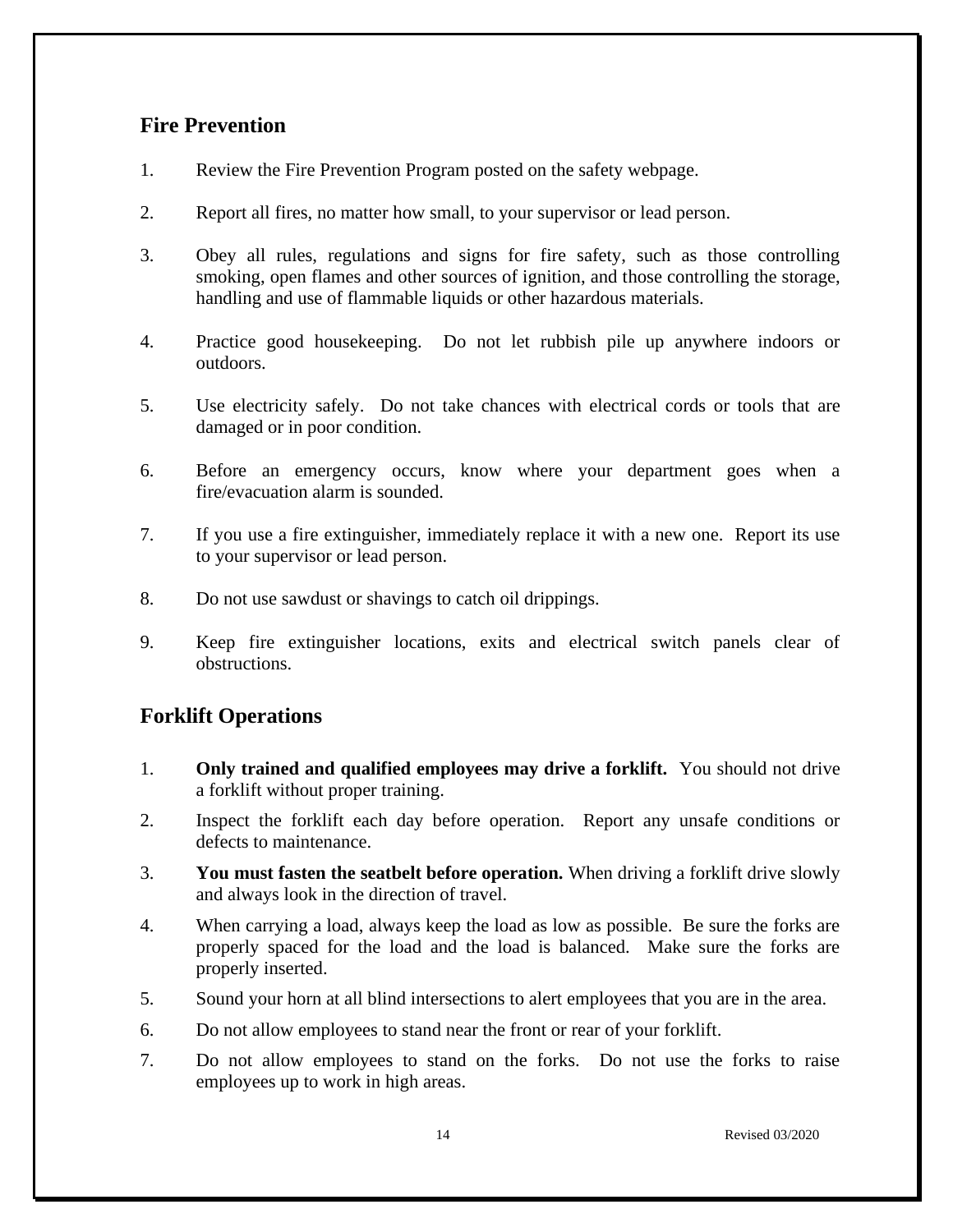- 8. Do not allow employees to stand between the load and the area where the load will be placed.
- 9. Do not allow employees to stand under an elevated load.
- 10. Do not put drinks or food on the forklift.
- 11. If you hit something, report it immediately to your supervisor or lead person.

#### **Cranes**

- 1. **Only persons trained and qualified may operate a crane**. You should not operate a crane without proper training.
- 2. Inspect the crane each day before operation. Report any unsafe conditions or defects to your supervisor or lead person.
- 3. Inspect the sling/lifting device each day or before use. Make sure it is in good condition. Report any unsafe conditions or defects to your supervisor or lead person.
- 4. Make sure the load is properly hooked. If you have any doubt whether an item is properly hooked, ask your supervisor.
- 5. Make sure you do not stand under a load or carry a load over another employee's head. Move loads as close to the floor as possible.

# **Compressed Air**

- 1. Know the piping systems in your area and how to identify them for content and purpose.
- 2. The departments regulate use of compressed air to clean work areas. Where allowed, compressed air must be used with an approved nozzle that regulates the air down to 30 psi when the end is blocked.
- 3. Compressed air can be dangerous. Do not use it to blow chips or debris from your clothing. Air released at high pressure can cause injury.
- 4. Inspect air hoses before use each day. Report damage or leaks immediately to your supervisor or lead person.
- 5. Air hoses should be kept neatly coiled to prevent tripping hazards.
- 6. When leaving pneumatic tools for any length of time, disconnect the tool.
- 7. Wear eye protection when using pneumatic tools.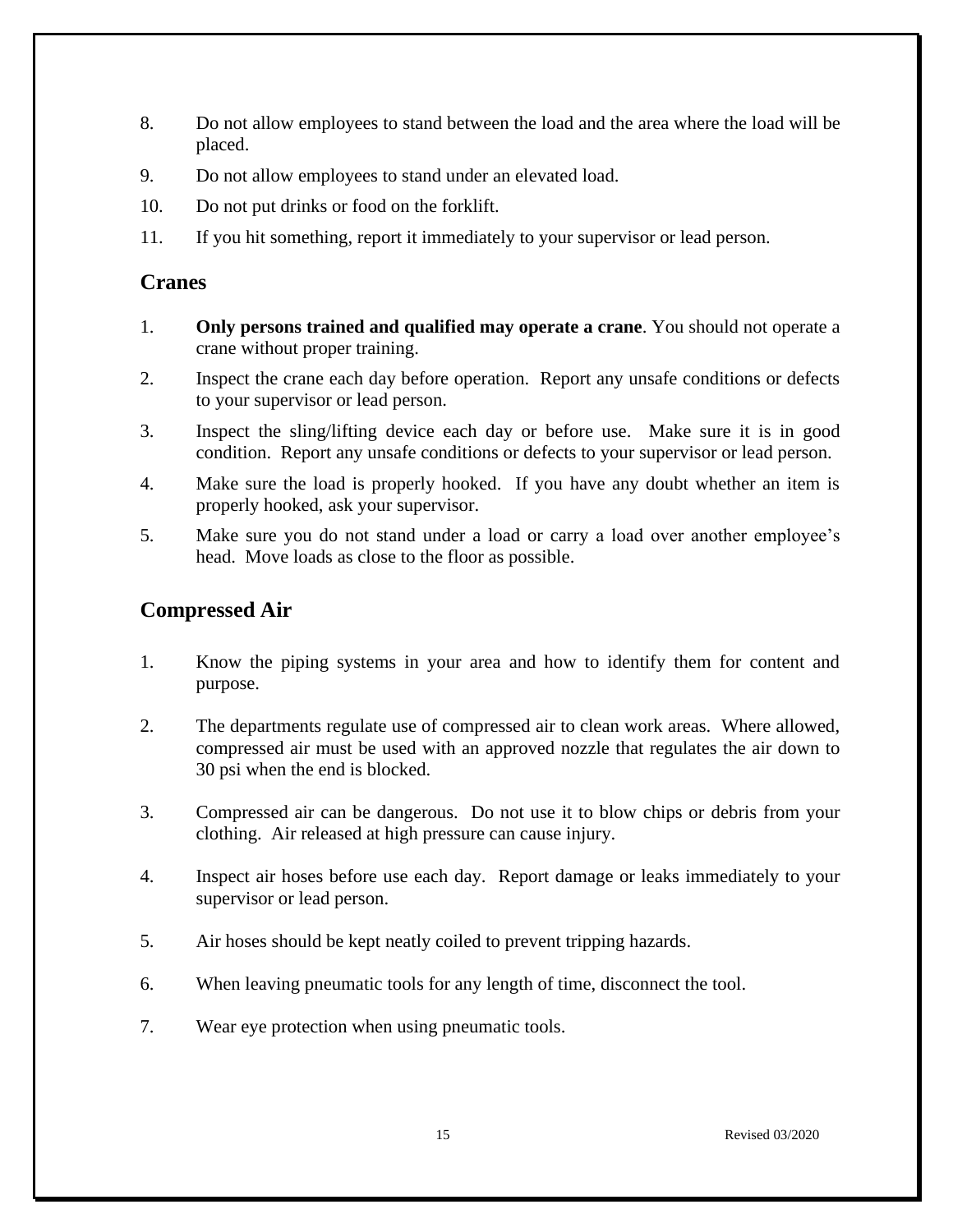## **Burning and Welding**

- 1. Store gas cylinders capped, secured and in an upright position.
- 2. Do not place cylinders near a source of heat. Cylinders should be positioned where they cannot make contact with electrical equipment.
- 3. Remove combustible material from around the area before burning or welding.
- 4. Keep fire extinguishers near hot work at all times.
- 5. Never strike an electric arc on a cylinder.
- 6. All fuel gas and oxygen hose fittings should be wrench tight. Check fittings before use. Defective or leaking cutting torches or regulators should be taken out of service and reported to your supervisor or lead person.
- 7. Welders should wear a shield fitted with a filter glass of the proper shade. Eye protection should be used under the hood. Anyone holding or placing work for welders should wear flash goggles.
- 8. Before starting work, check:
	- a. Proper shade of welding lenses.
	- b. Cracks or light leaks in the shield.
	- c. Machine and material for proper ground.
	- d. Welding and ground leads for cuts or worn insulation.
	- e. Insulation on rod holder.
- 9. Rods should be removed from the rod holder when not in use.
- 10. Welding machines should be turned off when not in use.
- 11. When welding where other employees could be exposed, screen the arc to prevent flash burn.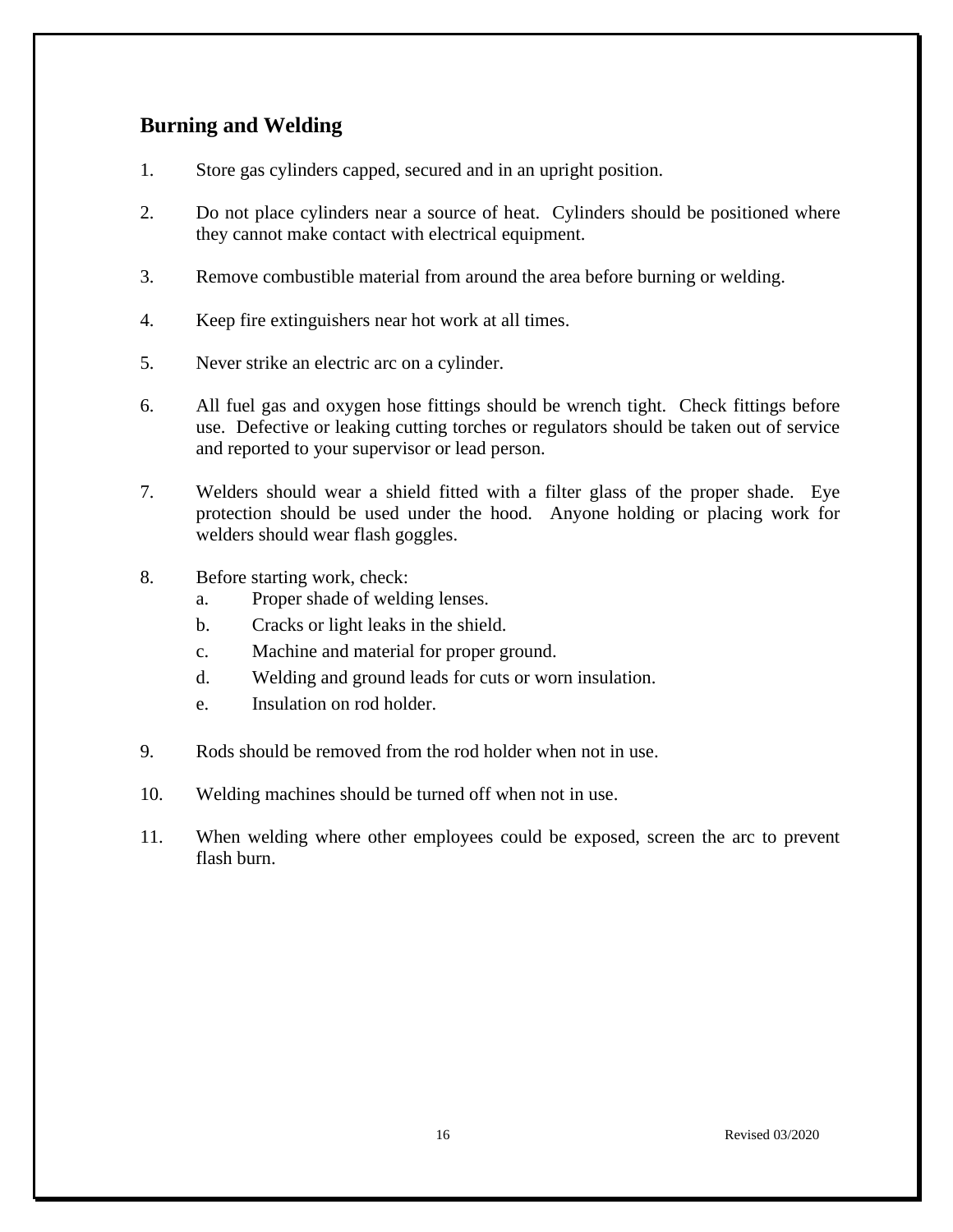## **Office Ergonomics**

Work related musculoskeletal disorders are associated with the following risk factors: repetitive motion, awkward or fixed postures, use of force, and insufficient rest breaks.

To achieve the most comfortable posture, adjust your workstation. The basic idea is to get comfortable, not just conform to a set of rigid rules.

#### **Desk/Workstation Chair**

- 1. **Seat pan**: The seat pan should be at least 1 inch wider than your hips and thighs on either side. When seated, you should be able to place two fingers between the edge of the chair and the crease in your knee. When using a contoured chair, thighs should fit entirely within the contours or the seat pan.
- 2. **Height adjustments**: Adjust the height of the seat pan so that your thighs are parallel with the seat pan, your knees form a  $90^0$  angle, and your feet are firmly on the ground. In most cases there should be no need for you to use a footrest. Easy way to check the seat pan height – Stand and face your chair. The highest point of the seat pan should be just below your kneecaps.
- 3. **Backrest adjustments**: Adjust the backrest vertically so that it fits the hollow in your back. Adjust the backrest forward or backward so that your trunk and upper legs form an angle between  $94^0$  and  $115^0$ .
- 4. **Armrests**: Sit upright with your arms hanging loosely by your sides. Bend your elbows to  $90^0$  and adjust the armrests' height until they barely touch the undersides of your elbows. Remove the armrests from the chair if this level cannot be achieved, the armrests prevent you from getting close to your desk, the armrests force you to wing your arms out to use them, or if the armrests, in their lowest position, elevate your shoulders even slightly.
- 5. **Posture**: The actual sitting position depends on your personal habits. Learn and practice how to sit properly.
	- a. Maintain your back's three curves. Sit in a position so that a straight line can be drawn from your ears downward through your shoulders to your hips. Your shoulders should be relaxed, not slumped down, hunched up or bent forward.
	- b. Keep both feet on the floor. Sitting on your foot or crossing your legs can decrease the blood supply and compress nerves.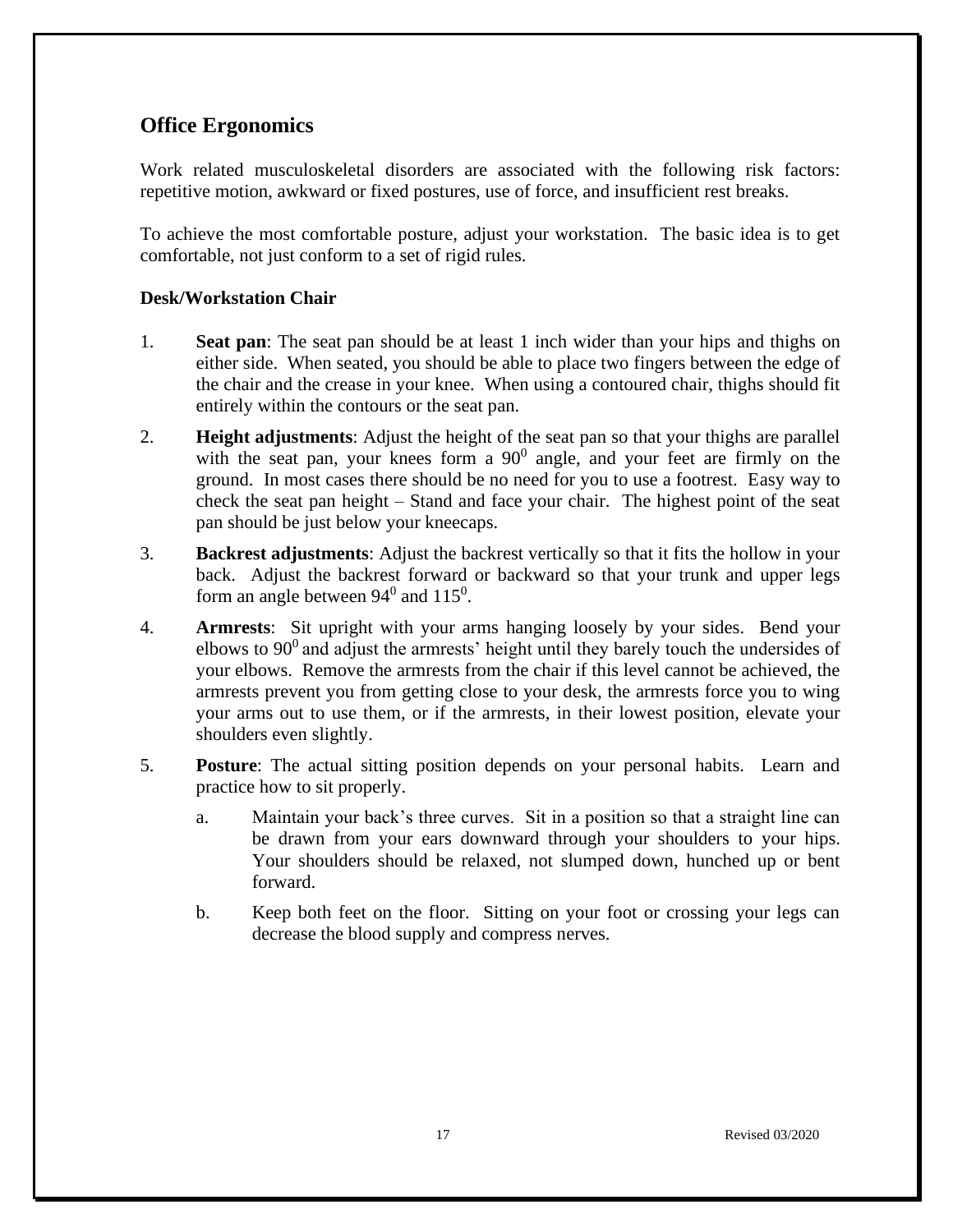#### **Work Surface/Keyboard/Mouse**

- 1. **Desk height**: Let your arms hang naturally at your sides and bring your forearms up until they are parallel with the floor. With the hands extending naturally from the wrists, move up to the keyboard. The hands should lay naturally on the home row of the keyboard with the wrists straight.
- 2. **Keyboard**: The keyboard should be close enough to you so that you maintain an elbow angle of  $90^0$  to  $100^0$ . Avoid using the "feet" to raise the number row higher than the letters.
- 3. **Mouse**: Your input device (mouse/trackball/digitizing tablet, etc.) should be at the same level and at approximately the same distance as your keyboard. Keep your input device as close to your keyboard as possible.

#### **Monitor**

- 1. **Distance:** Position your monitor approximately an arm's length away. Recognized distances are from 18 inches to 36 inches.
- 2. **Height**: Adjust the height of your monitor to where the top of the screen is at or just below eye level.
- 3. **Angle**: Computer screens should be tilted slightly backward, but not so much that the angle causes glare. The angle should be adjusted after distance and height has been adjusted. Screen angle should be  $10^0$  to  $20^0$ .
- 4. **Position**: Center your monitor directly in front of your keyboard. Place the monitor at a right angle to the window to reduce glare.

#### **Workstation Accessories**

- 1. **Document holders**: If you are copying documents, use a document holder. The document holder should be the same height, angle and at the same distance as your monitor.
- 2. **Telephones**: Telephones should be placed within an arm's reach when you are sitting at your desk. If you spend a lot of time on the telephone, use a headset.
- 3. **Frequently used items**: Place frequently used items within 10 inches of your seated position to minimize reaching.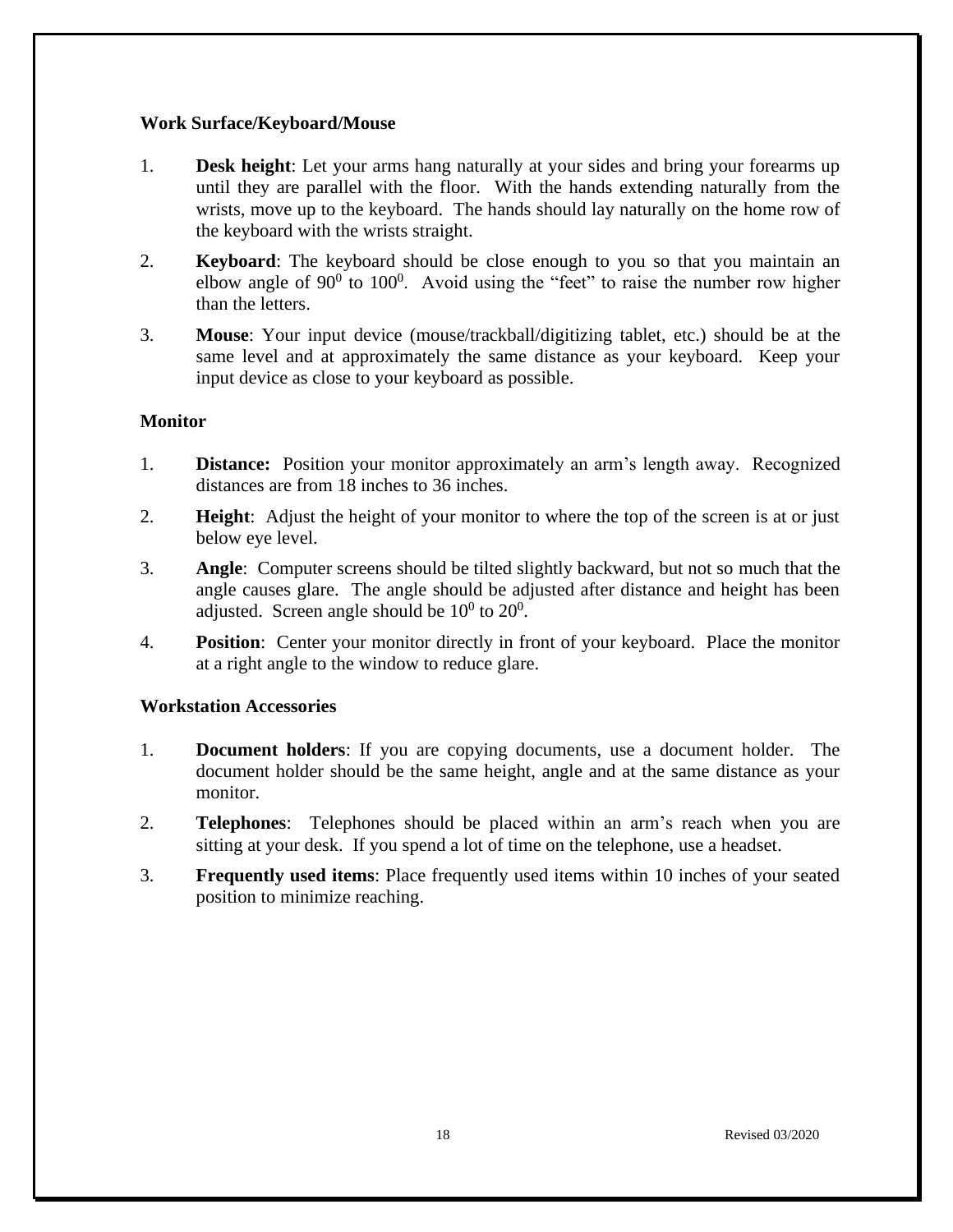#### **Good Work Habits**

- 1. Maintain proper posture, paying careful attention to the position of your head, neck/spine, arms/wrists, hips/thighs and feet. Make sure the small of your back is supported, your shoulders relaxed, and that there is no pressure on your thighs.
- 2. Alternate between different postures on a regular basis.
- 3. When keyboarding, use minimum force while striking the keys.
- 4. Keep a neutral position where the forearms, wrists and hands are in a straight line.
- 5. Avoid awkward reaching for work accessories such as telephones and reference manuals.
- 6. Avoid resting elbows, forearms or wrists on hard surfaces or sharp edges.
- 7. Take frequent mini-breaks throughout the day to give joints and muscles a chance to rest and recover.
- 8. Alternate between work activities that use different muscle groups to avoid overuse. These are micro-breaks (less than 2 minutes) that change the use of a particular set of muscles.
- 9. Every 15 minutes give your eyes a break by closing them momentarily, gazing at a distant object and blinking frequently. Avoid staring at the screen.
- 10. Organize your workload to help even out busy and slow times.
- 11. Vary your tasks.
- 12. Sit back when you are thinking rather than staying hunched over your screen.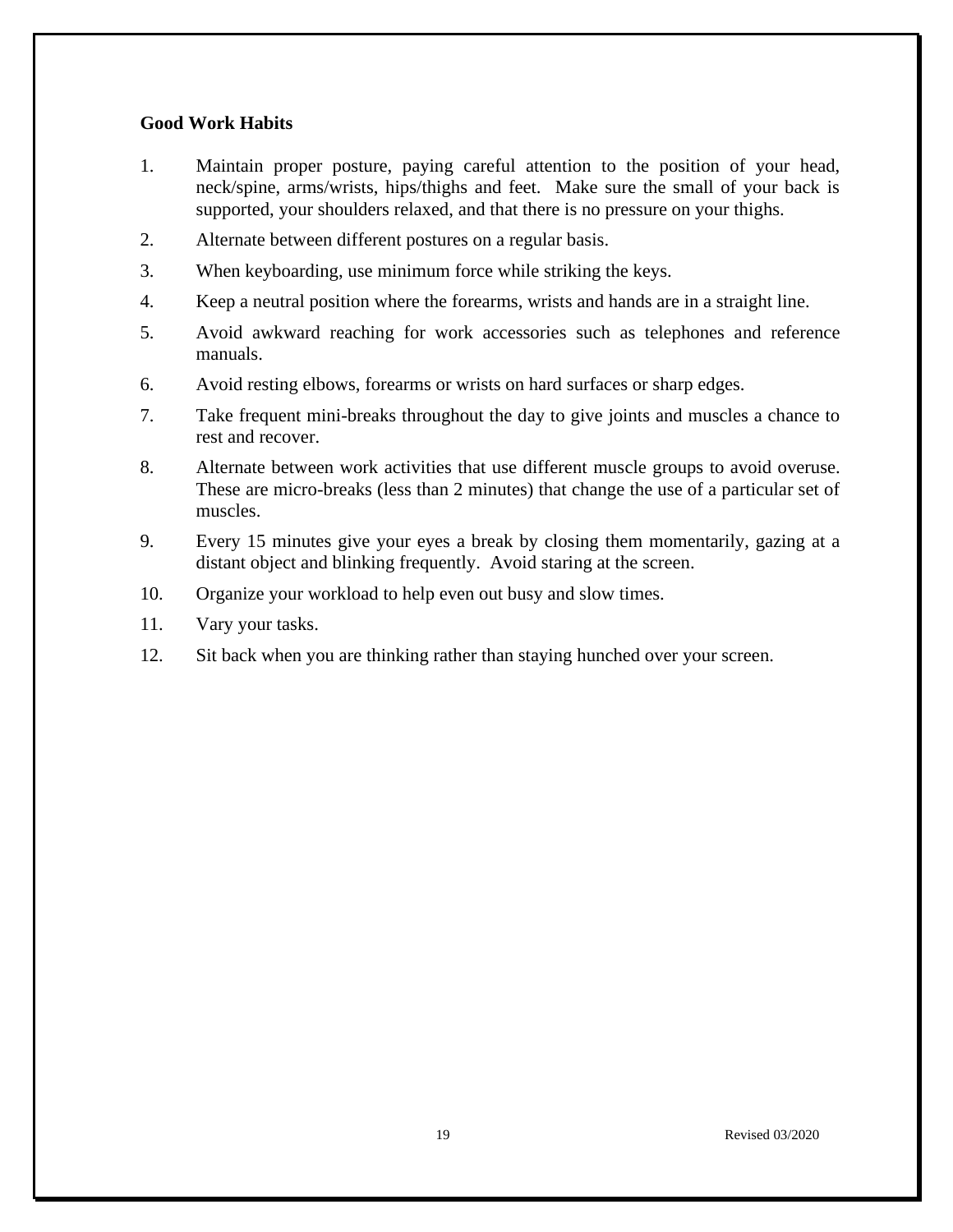# **Proper Lifting, Pushing and Pulling**

- 1. Always ask for help when lifting, pushing or pulling an object that is too heavy or awkward to lift alone. Use assistive devices (carts, forklift) when available.
- 2. Keep the object to be lifted as close to your body as possible at all times during the lift.
- 3. Bend your knees with your feet placed in a good balanced position.
- 4. Keep your back in a neutral position. Look straight ahead during the lift if possible.
- 5. Tighten your stomach muscles without holding your breath.
- 6. Lift, push or pull in a smooth, continuous motion. Lift using your leg muscles.
- 7. Do not twist your back while lifting, pushing or pulling. If you must change direction, use your feet.

## **Working When Standing**

- 1. Work at a table that is at or slightly below your elbow height.
- 2. Avoid twisting your back and bending to reach for objects.
- 3. Keep your body close to the work. Do not work with your back bent forward and your upper body unsupported.
- 4. When reaching for something low, kneel down in order to keep your back in a neutral position. Avoid bending over from your waist.
- 5. Stand on a mat to reduce leg and back fatigue.
- 6. Prop your foot on a footrest to shift your body weight from one leg to the other. Alternate your feet throughout the work period.
- 7. Always face your work.